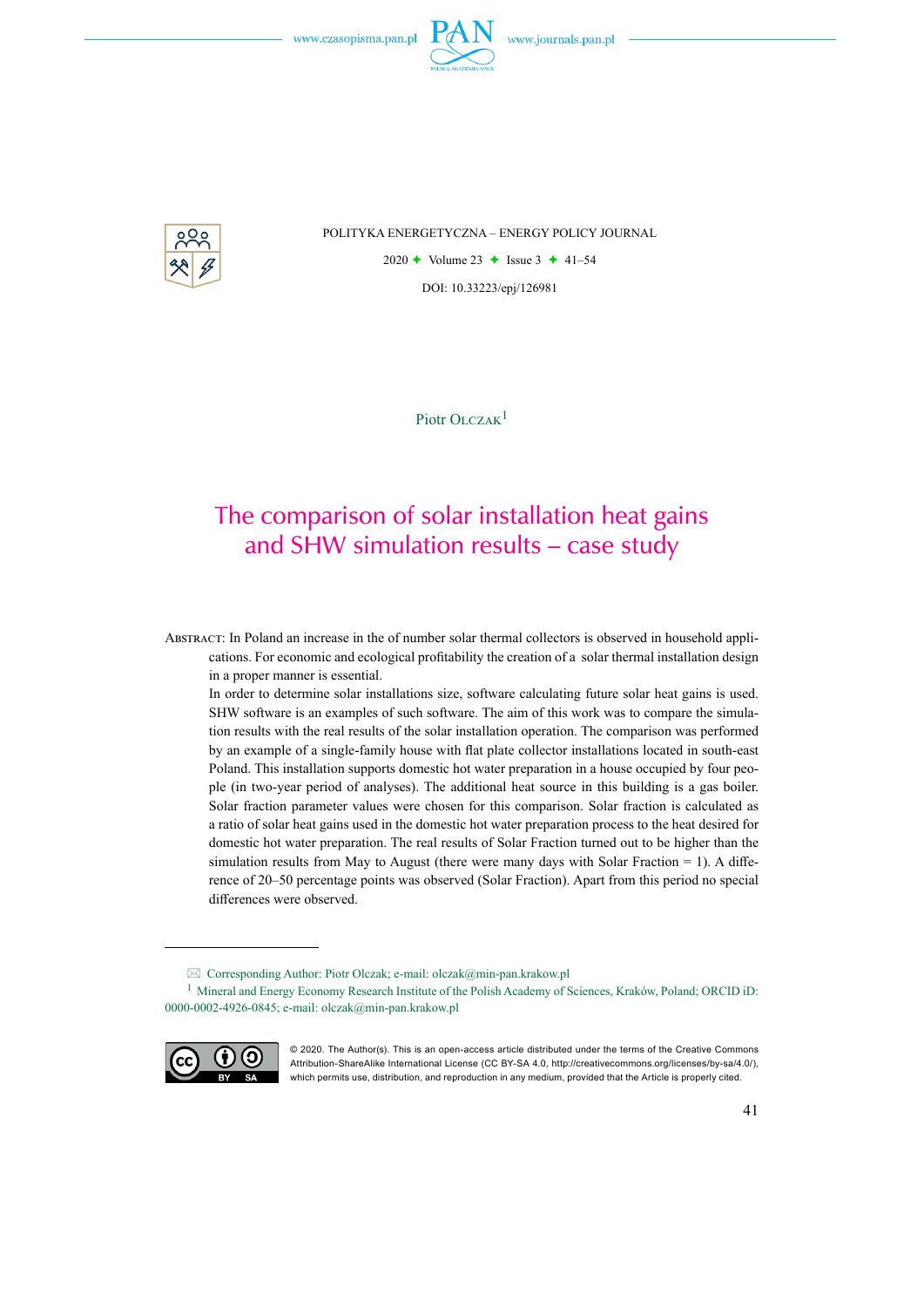

Additionally analyses of differences between solar heat gains calculated by Get Solar simulation software with real values (for analyzed building) was performed. This simulation analysis was done before process of building installations.

KEYWORDS: simulation, renewable energy, solar energy, flat plate collector, solar thermal

#### Introduction

In Poland, the number of installations supporting the preparation of domestic hot water (DHW) using solar collectors has been growing for years (in 2018, 1.24 GW of power was installed in flat-plate collectors) (Olczak et al. 2020; Weiss and Spörk‐Dür 2018). This increase is associated with the growing popularity of Renewable Energy Sources and the desire to reduce the phenomenon of low emissions (Jeleński et al. 2020; Kryzia and Pepłowska 2019). Single- -family home users can take advantage of the limited possibilities of clean heat production. These methods are: heat pumps, solar collectors, PVT (Calise et al. 2019), cogeneration as biomass and natural gas (Kryzia et al. 2020; Matuszewska et al. 2017) and geothermal heat only in selected areas (Pająk et al. 2020). The selection of renewable energy sources is connected with conducting a simulation of heat production in relation to internal (mainly heat demand, heat temperature required) and external conditions (such as: ambient temperature, wind speed, solar radiation density) (Canales et al. 2020). Heat source technology (mainly renewable energy source) can be rarely produced heat directly suitable to the heat demand. Therefore in many cases the unevenness of the heat demand and its production may cause the need to accumulate its surpluses in ordinary or extended storage tanks, e.g. with PCM materials (Kuta et al. 2016; Sacharczuk and Taler 2019). In order to properly choose the size of the installation and components, the following programs are used, among others: GetSolar (ETU 2020) and SHW (UIBK 2017) analyzed in this paper. The analysis used measured data recorded in a single-family building, for which the daily average heat needed to prepare domestic hot water is 7.6 kWh/day (Olczak et al. 2015).

Good et al. compared simulation results and measured results from solar thermal installation using a solar fraction parameter in a net zero energy building in Trondheim (Good et al. 2015). Hartmann et al. compared solar thermal installation results with the simulation (TRNSYS) for a typical small office building located in Freiburg and in Madrid (Hartmann et al. 2011). TRNSYS was also used in case of adoption of micro-scale renewable energy systems in the residential sector (Figaj et al. 2020). Hsieh et al. used quasi-steady state simulation models in order to evaluate solar thermal systems in Switzerland (Hsieh et al. 2017). However, there is lack of research in solar thermal installations compared with simulation analyses conducted in Polish climate conditions.

The aim of the article is to compare the results of a simulation carried out in one of the programs with the actual results achieved in the solar installation as a part of hot water preparation system. The indirect goal is to show that the analyzed program is the right tool to design the size of solar thermal installations in Poland.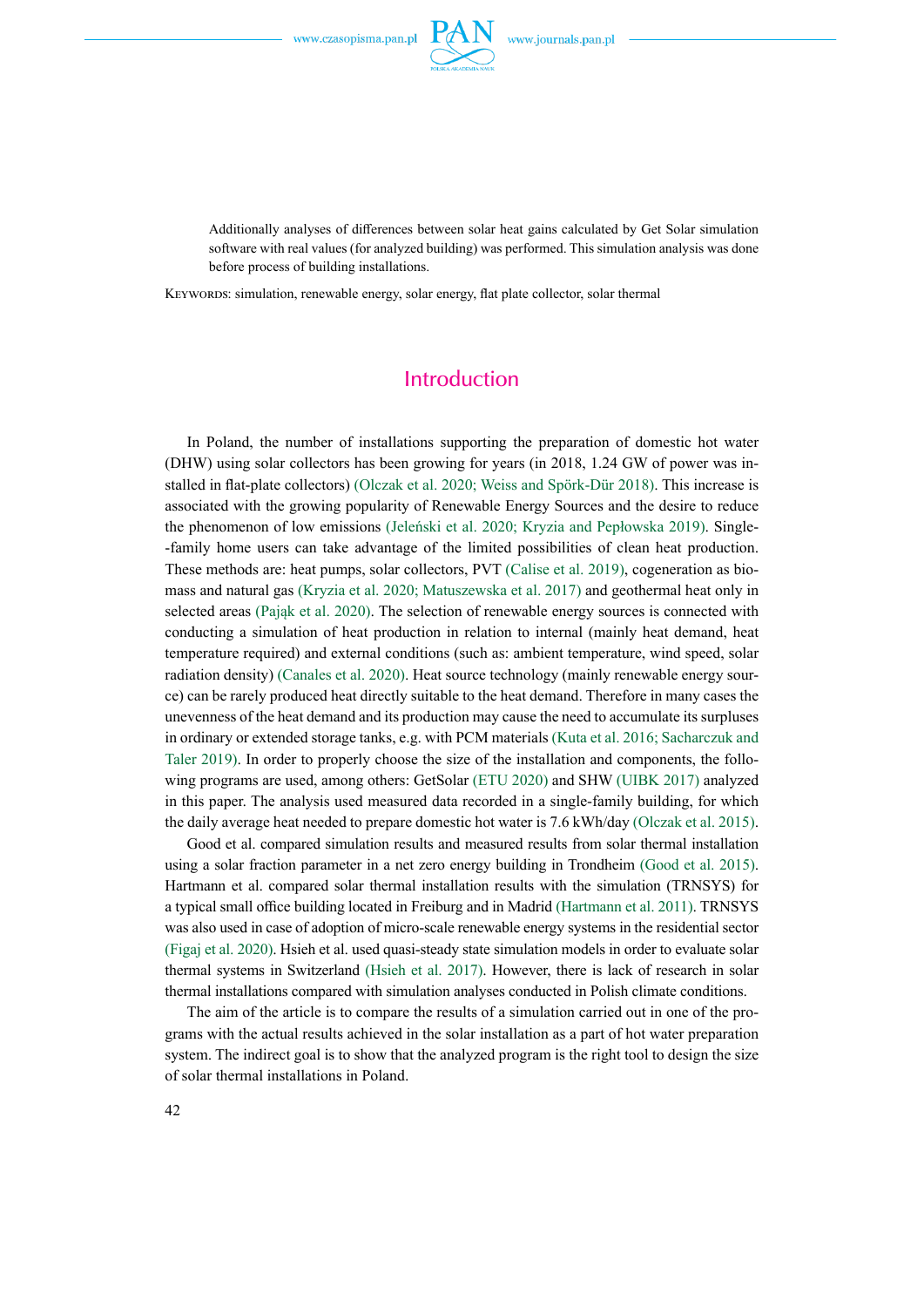

## 1. Solar Installation

Solar collectors in Poland are often installed in single-family houses, in which they process solar energy usually for the purpose of preparing DHW. Collectors are assembled both in newly-built buildings and in the existing ones. In both cases, choosing the installation size is important. Estimating whether the selection has been properly made is only possible after several years of use. The paper analyses the results from the SHW simulation program in comparison with the performance of the solar installation data.

A single-family house, located 50 km east of Krakow, was selected for the analysis conducted from June 1, 2014 to May 31, 2016. This area in Poland is characterized by the following insolation and weather conditions (Fig. 1). The insolation (for the entire year) in typical reference year is 1094 kWh/ $(m^2$ ·year).



Fig. 1. Insolation on the horizontal plane (ITH), insolation on the plane directed towards the south-west with an inclination angle of 30° (SW\_30) and average monthly ambient temperature (DBT). ITH, SW\_30, DBT come from Typical Reference Year (Krakow) Source: own study based on Typical Reference Year (Ministry of Development 2019)

Rys. 1. Nasłonecznienie na płaszczyznę poziomą, nasłonecznienie na płaszczyznę nachyloną w kierunku południowo- -zachodnim pod kątem 30° oraz temperatura zewnętrzna dla Krakowa

The building (Fig. 2) was built in 1986 and in 2012 solar collectors were installed in order to support the domestic hot water preparation system, in which the gas boiler plays the major role. Gas in this house is used only for hot water preparation and central heating. The general scheme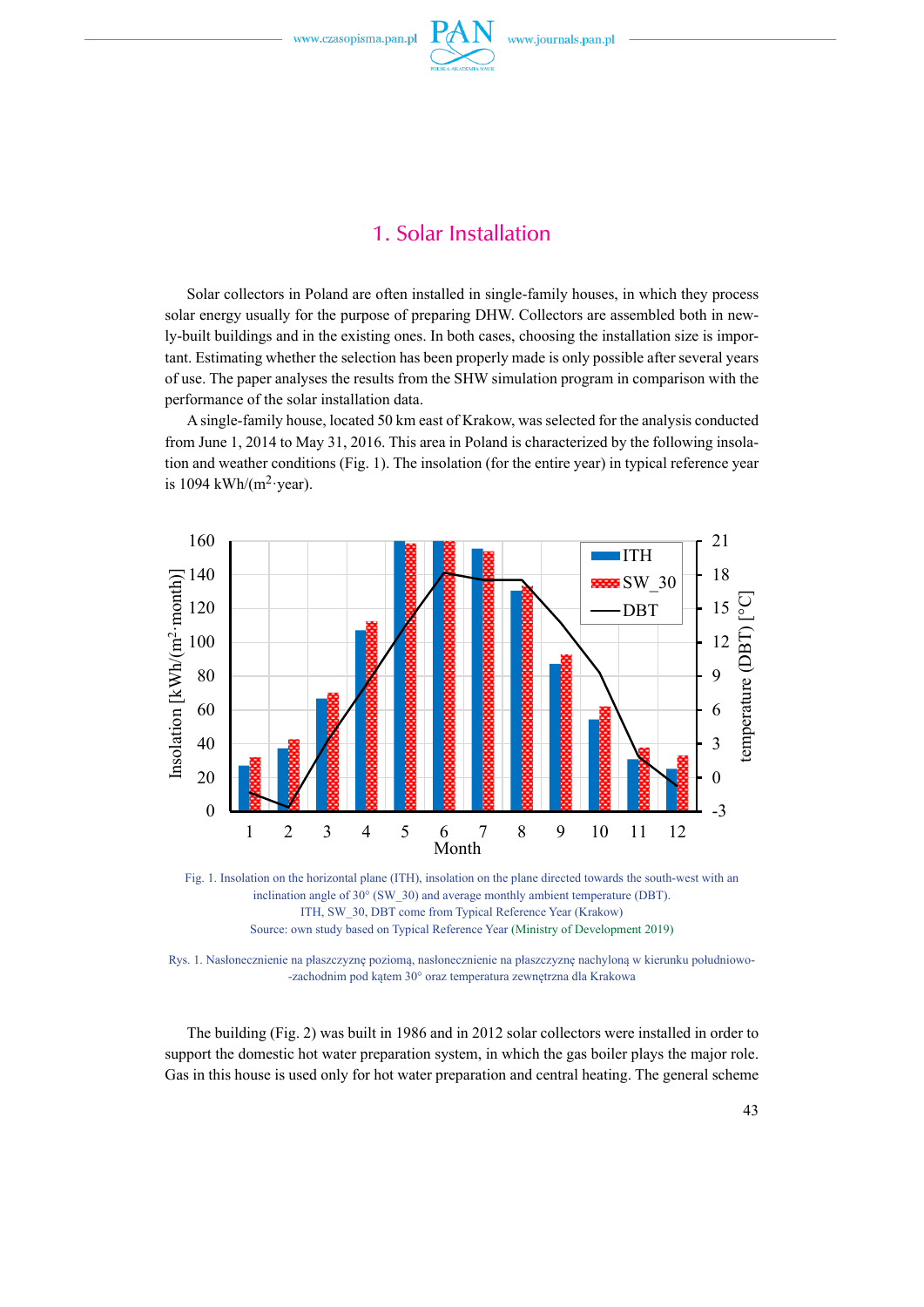

of the extended system is presented in the chapter devoted to simulation (Fig. 6). The number of hot water users in house in the analyzed period was four.



Fig. 2. Analyzed building with solar collectors (1) and solar radiation density meter (2). This picture shows the south-west side of the building Source: own study

Rys. 2. Analizowany budynek z kolektorami słonecznymi (1) i miernikiem natężenia promieniowania słonecznego (2). Zdjęcie pokazuje południowo-zachodnią stronę budynku

The main components of the solar installation include:

- $\div$  3 solar flat-plate collectors with the total absorber area of 5.61 m<sup>2</sup> and efficiency coefficients:  $\eta_0 = 0.751$ ; a1 = 4.999 W/(m<sup>2</sup>·K) (Biawar 2012; Olczak 2020). These collectors have a south-west orientation and a thirty-degree angle of inclination to the ground,
- ) Pipeline connecting the hot water storage tank with the roof collectors. This pipeline is made of copper and its diameter is 18 mm with additional 13 mm isolation. The pipeline length is 15 m,
- $\div$  55 W circulation pump, including accessories and safety valves,
- $\triangle$  Automation devices. Set value for start circulation is 9 K (solar collector temperature hot water tank temperature) and for stop circulation is 7 K.
- $\div$  210 dm<sup>3</sup> hot water storage tank equipped with two coils (The characteristic of heat losses from that hot water tank is presented in the work (Olczak 2020)).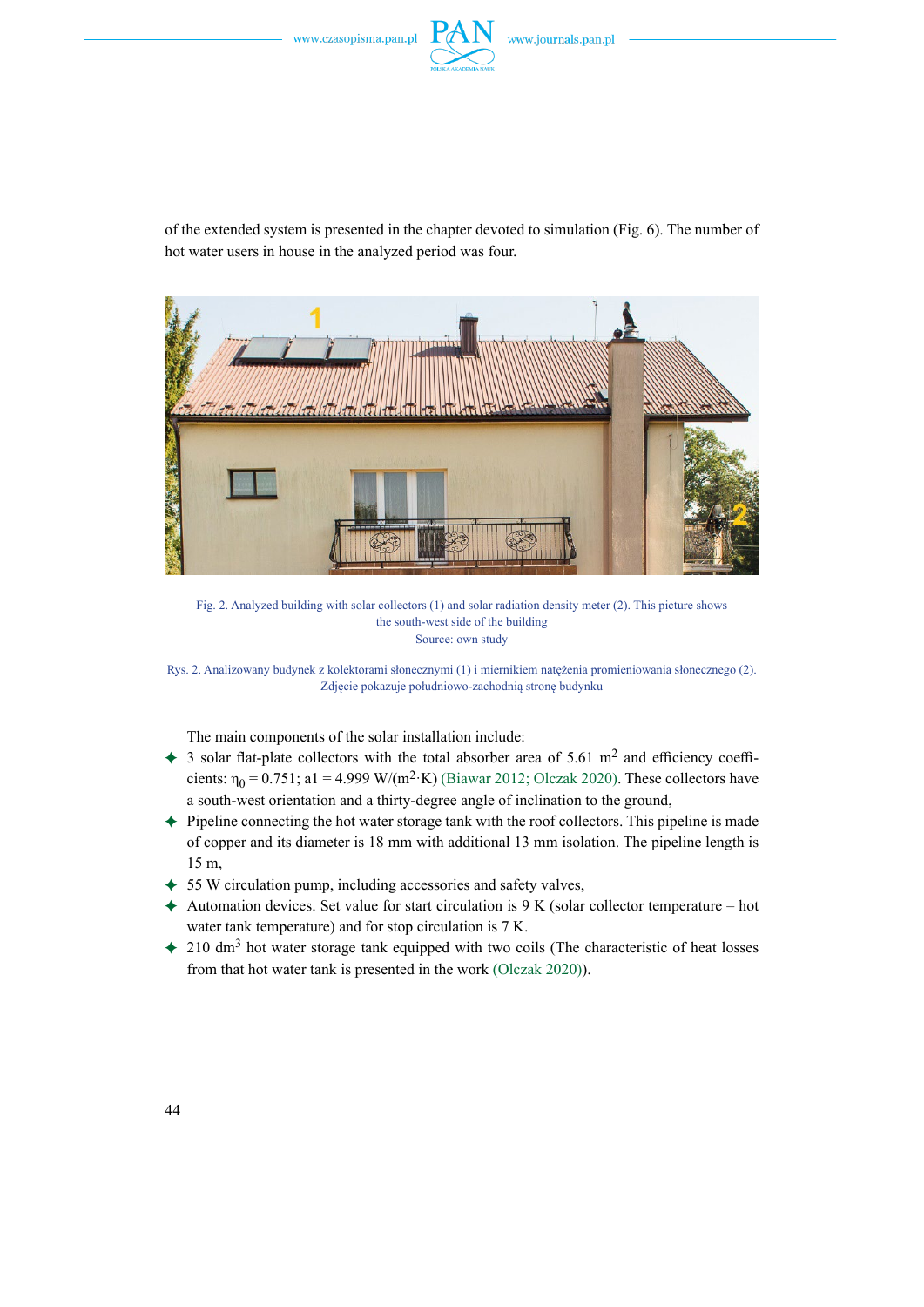

### 2. Measuring system

In the analyzed period, the installation was equipped with the following devices:

- $\bullet$  solar radiation density meter Pyranometer Eppley (EPLAB 2015), positioned on a horizontal plane, shown in Figures 2 and 3. Additional equipment for the installation only during the test period,
- $\triangle$  Solar energy gains meter (basic equipment installation measuring the heat supplied to the lower part of hot water storage tank and integrated with the solar controller) (Instalreporter 2020),
- ) Heat meter (Danfoss EEM-C CAL STREEM) responsible for measuring the heat supplied to the upper coil of the solar cylinder (Metbox 2020). Additional equipment installed permanently in December 2014,
- ) Thermocouple thermometers including a data recorder. Additional equipment for the installation only during the selected periods of 2015 (PROVA 2020),
- ) Electricity Meter Accessories permanently installed in May 2014,
- ) "Intergaz" gas meter permanently installed in the house (Intergaz 2020).



Fig. 3. Eppley solar radiation density meter Source: own study

Rys. 3. Miernik natężenia promieniowania słonecznego firmy Eppley

On the basis of the data collected from the measuring devices, the solar energy, the used electricity, and the efficiency of the solar energy thermal performance were determined. The results are shown in Figure 4.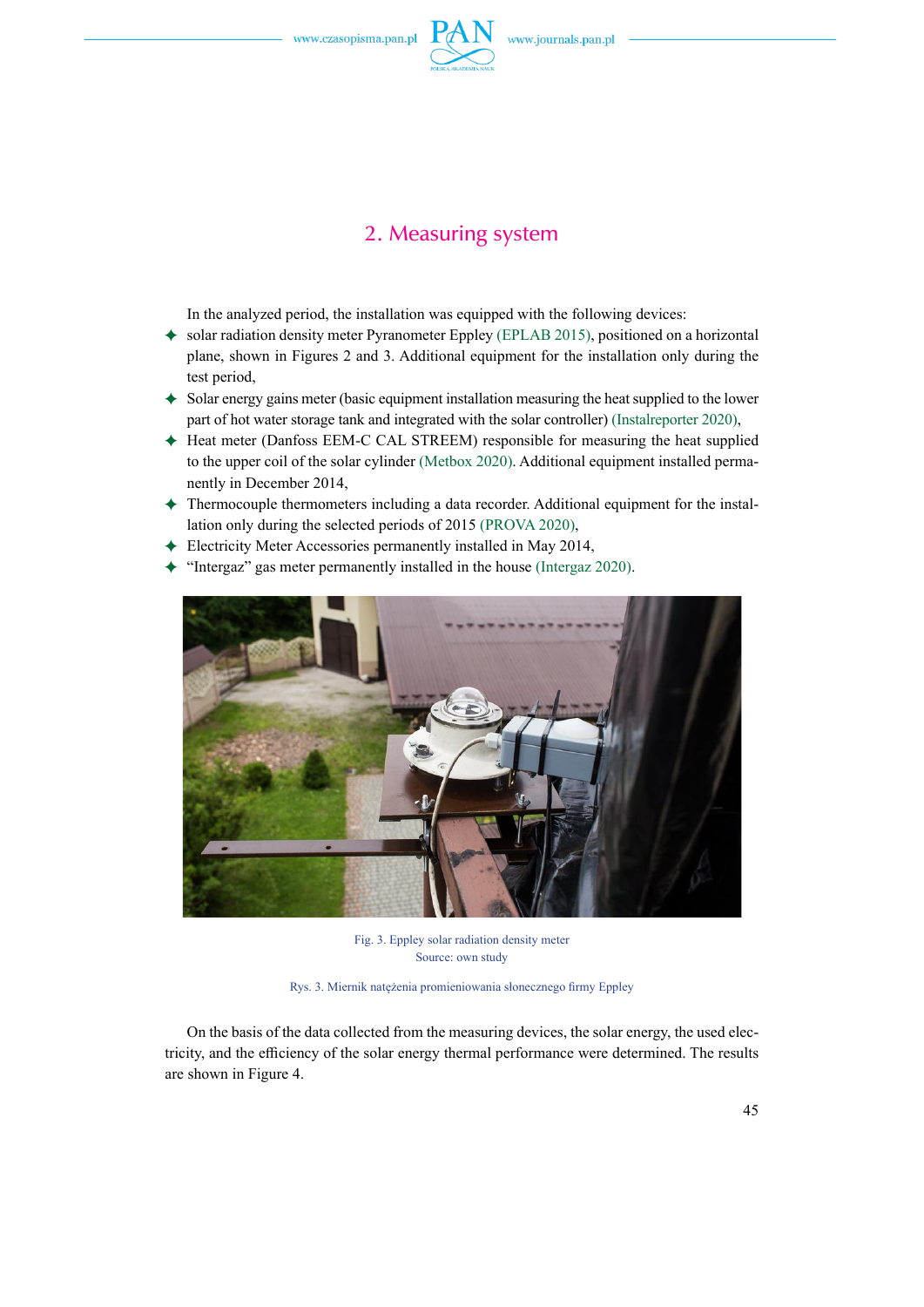



Fig. 4. Solar heat gains per month (Un) and the measured monthly insolation (In) Source: own study

Rys. 4. Miesięczne uzyski solarne (Un) i zmierzone miesięczne nasłonecznienie (In)

In the analyzed period, about 126 kWh of electricity was used for the operation of the solar system circulation pump and its automatics. Solar heat gains in this period amounted to 3600 kWh. The share of consumed electricity in relation to solar heat gains was 3.5%. It is more than the typical average value  $(1-2\%)$  (Olczak et al. 2018; Olczak and Zabagło 2015) and one of reasons of such a situation is that a non-save energy circulation pump was used.

In the analyzed period, 33% of solar energy thermal efficiency was achieved. That efficiency was calculated as the total solar heat gains divided by the measured insolation in the horizontal plane.

#### 3. Simulation of the solar installation effects

#### 3.1. GetSolar

Before the investment, the simulation was conducted by the solar system manufacture (software GetSolar 9.0) (ETU 2020). This simulation was based only on the number of users and the location of the installation. The average daily heat amount needed for DHW was obtained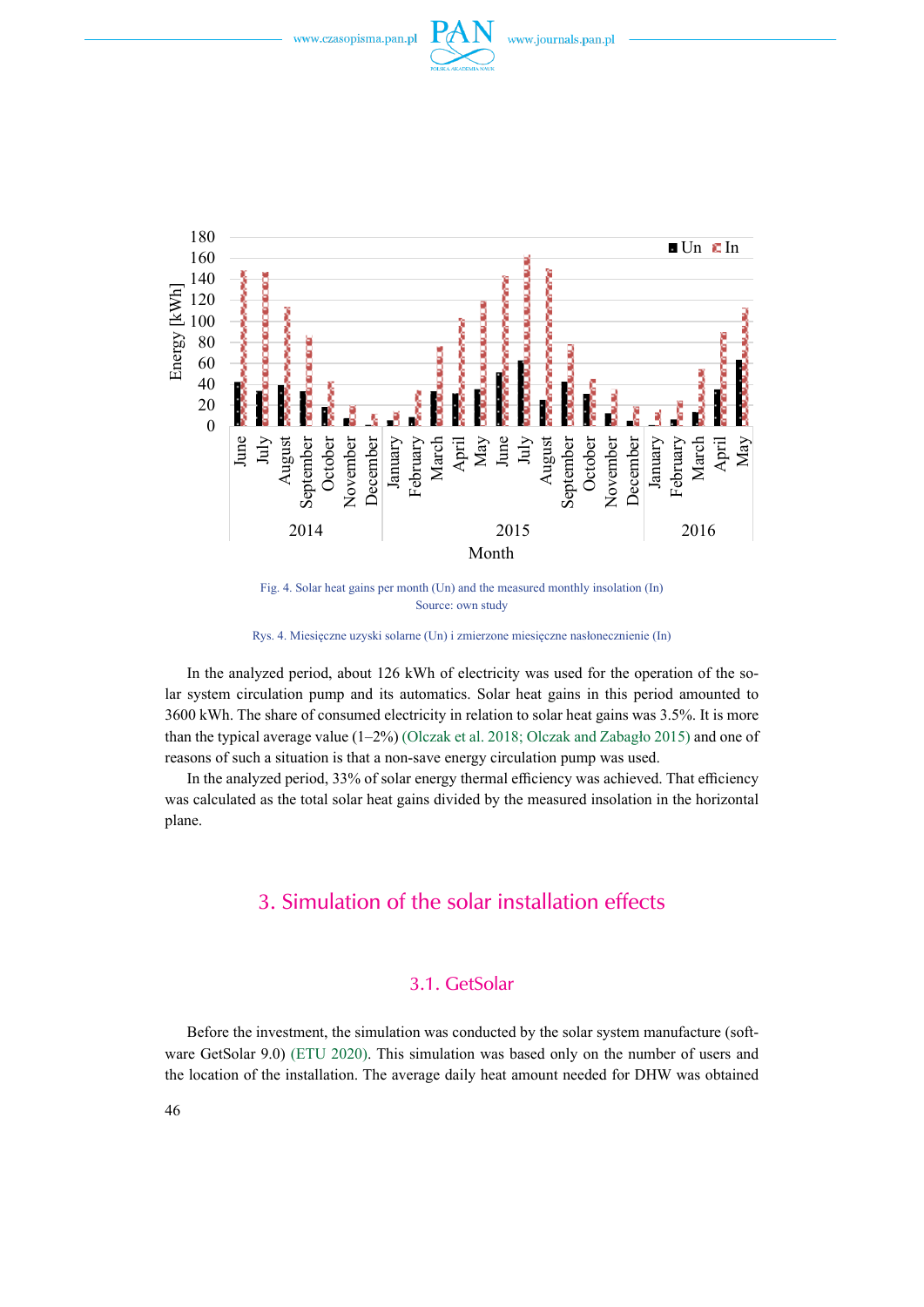

60 240 200 50 Heat [kWh/month] Heat [kWh/month 40 160 120  $\&$  30 80 20 10 40 January  $\theta$ month solar fraction efficiency - solar heat gains March Aziik Feroniacy June May **Tury** 

as 10.3 kWh/day (higher than in the real case (Olczak et al. 2015)). The simulation results were shown in Figure 5.

> Fig. 5. Solar fraction, efficiency and solar heat gains as results from GetSolar Source: own study

Rys. 5. Udział energii solarnej, efektywność i uzyski ciepła jako wyniki z programu GetSolar

#### 3.2. SHW

The SHW software (version 10/2016) was written by W. Streicher, D. Siegele, A. Thuer, K. Schnedl, R. Kouba (Arbeitsbereich Energieeffizientes Bauen, Universität Innsbruck) (UIBK 2017). This program is more technologically advanced and more accurate than GetSolar and, therefore, it was used for the analysis.

Knowing the already used solar installation construction (schema – Fig. 6) and its operation, the simulations of the thermal effects were conducted using the SHWsoftware. The following assumptions were made:

Collector: Conversion Factor 0.751 Heat Transfer Coefficient: 4.999 W/(m<sup>2</sup>·K), 3<sup>rd</sup> Parameter of the Collector Characteristic Curve 0 W/( $m^2$ ·K<sup>2</sup>); Absorber Area 5.61 m<sup>2</sup> (Hevelius wunder n.d.), Inclination 30°, Azimuth –45°, Control of the Collector Massflow – Fixed Mass Flow.

Pipes: Length HX-Col 15 m and Col-HX 15 m, diameter 18 mm, Insulation Thickness 0.013 m. Storage volume  $220 \text{ dm}^3$ , Height 1.5 m, 0.08 m insulation thickness. The issue of heat losses from the Hot Water Tank is described in (Olczak 2020).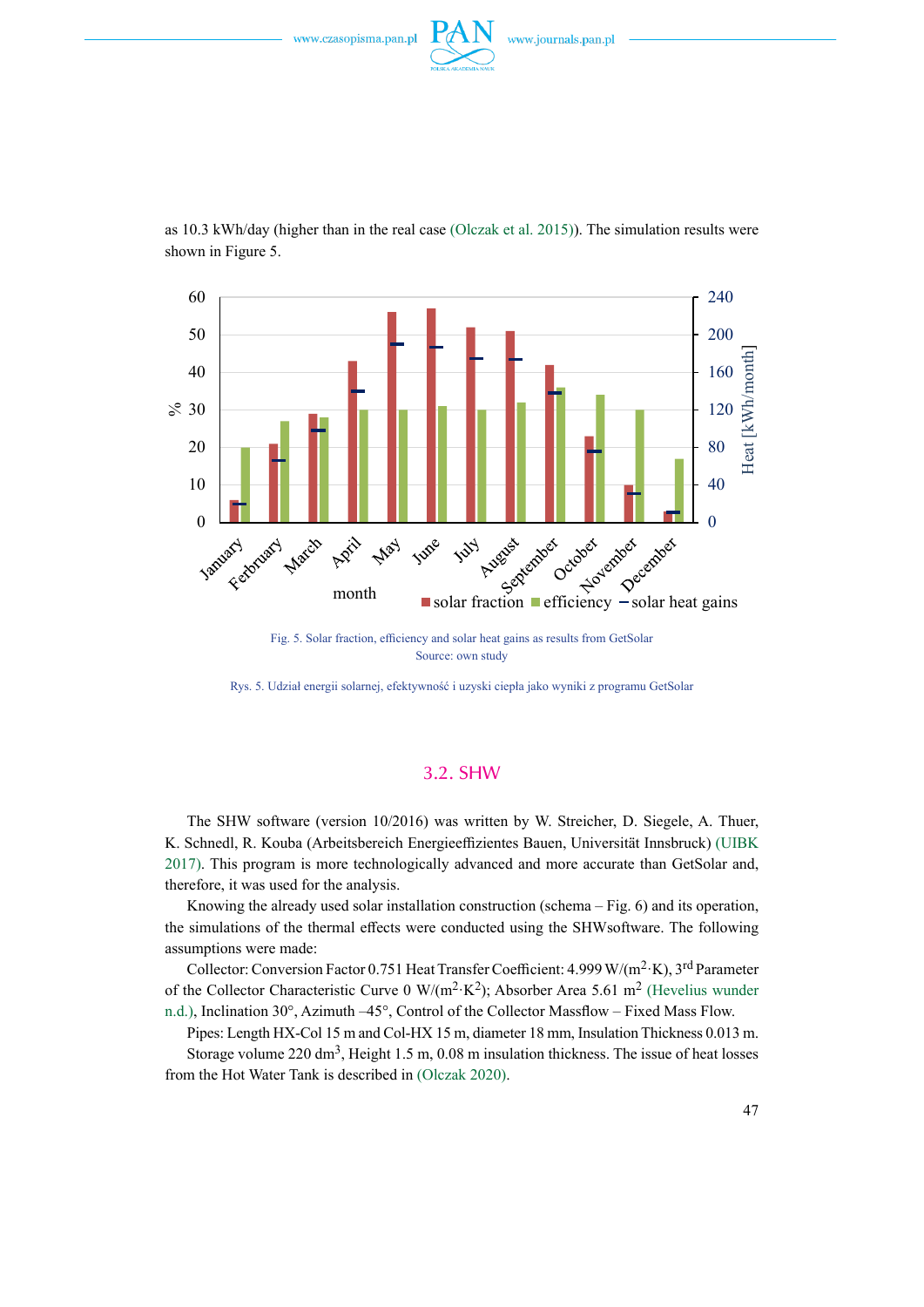





Fig. 6. Scheme of the hot water preparation installation Source: own study based on SHW (UIBK 2017)



In order to conduct the simulation analysis, the estimation of the average DHW quantity needed per day or the heat average daily requirement for the DHW preparation (QD) is important. The test equipment (mentioned in chapter 2) did not include any measuring devices that would allow us to determine the daily use of the DHW quantity. However, the heat needed to prepare DHW was estimated. The estimation of QD was based on the measurement data from May 2015 (Fig. 7) and it was assumed to be a constant value (7.3 kWh/day) during the year (Olczak et al.



Fig. 7. Heat delivered to the hot water tank (during May 2015) Source: own study based on (Olczak et al. 2015)

Rys. 7. Ciepło dostarczone do zasobnika ciepłej wody użytkowej (maj 2015)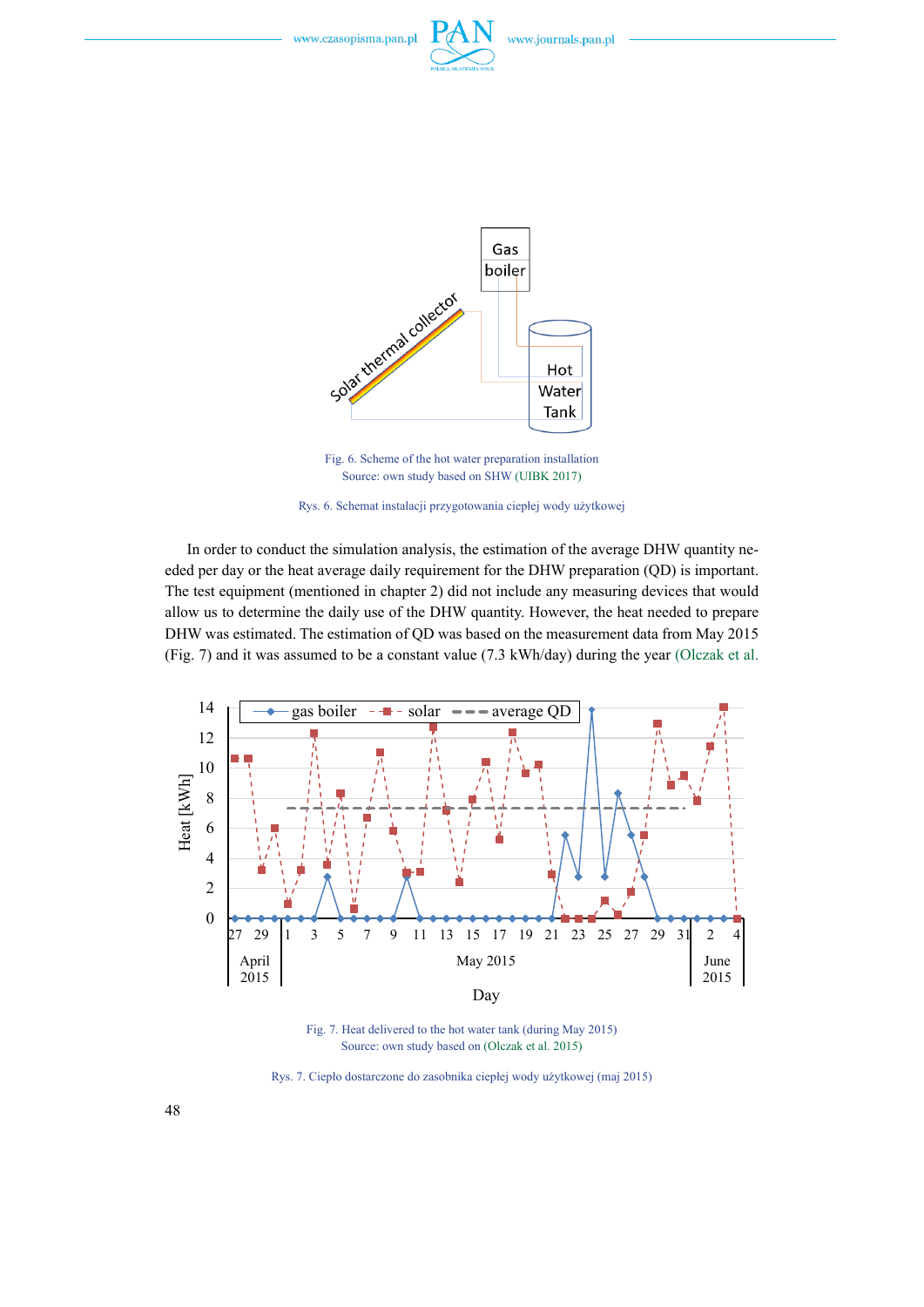

2015). The heat demand was converted into hot water quantity demand, which gave 80 dm<sup>3</sup>/day. During the calculation, the estimated values of heat losses from the hot water tank (Olczak 2020) were taken into consideration and, additionally, it was assumed that the cold water temperature inlet equals 12°C and the outlet equals 42°C (the assumption was made on the basis of measurements conducted in May 2015) (Olczak et al. 2015, 2020).

### 4. SHW simulation and real results

The SHW software includes the following formula to calculate the solar fraction (Good et al. 2015; UIBK 2017):

$$
SF = 1 - \frac{Qaux}{Quse} \tag{1}
$$

where:

*Quse* – heat needed to prepare DHW (e.g. for one day it equals QD),

*Qaux* – heat produced by the gas boiler to prepare DHW.

For the real results (from a one-month period)  $SF = Qsol/QD$  for month was used, because the heat meter for Qaux wasn't installed from the first day of the analyzed period. These results are shown in Figure 8, but for the period from May to September 2015 and for May 2016, the results i.e. SF, Qaux were shown in Table 1.

Table 1. The measured results for the period from May to September 2015 and May 2016

Tabela 1. Zmierzone wyniki dla okresu od maja do września 2015 i dla maja 2016

| Year | Month     | 30*QD [kWh/month] | Qaux [kWh/month] | SF real |
|------|-----------|-------------------|------------------|---------|
| 2015 | May       | 220               | 47.2             | 0.79    |
|      | June      | 220               | 0.0              | 1.00    |
|      | July      | 220               | 2.8              | 0.99    |
|      | August    | 220               | 2.8              | 0.99    |
|      | September | 220               | 83.3             | 0.62    |
| 2016 | May       | 220               | 0.0              | 1.00    |

Similar results can be observed in the case of autumn and winter months whereas the biggest differences are visible in spring and summer. The differences between the measured solar fraction and the SHW simulation solar fraction was in February (less than 5 percent points) but in July it was close to 50 percentage points.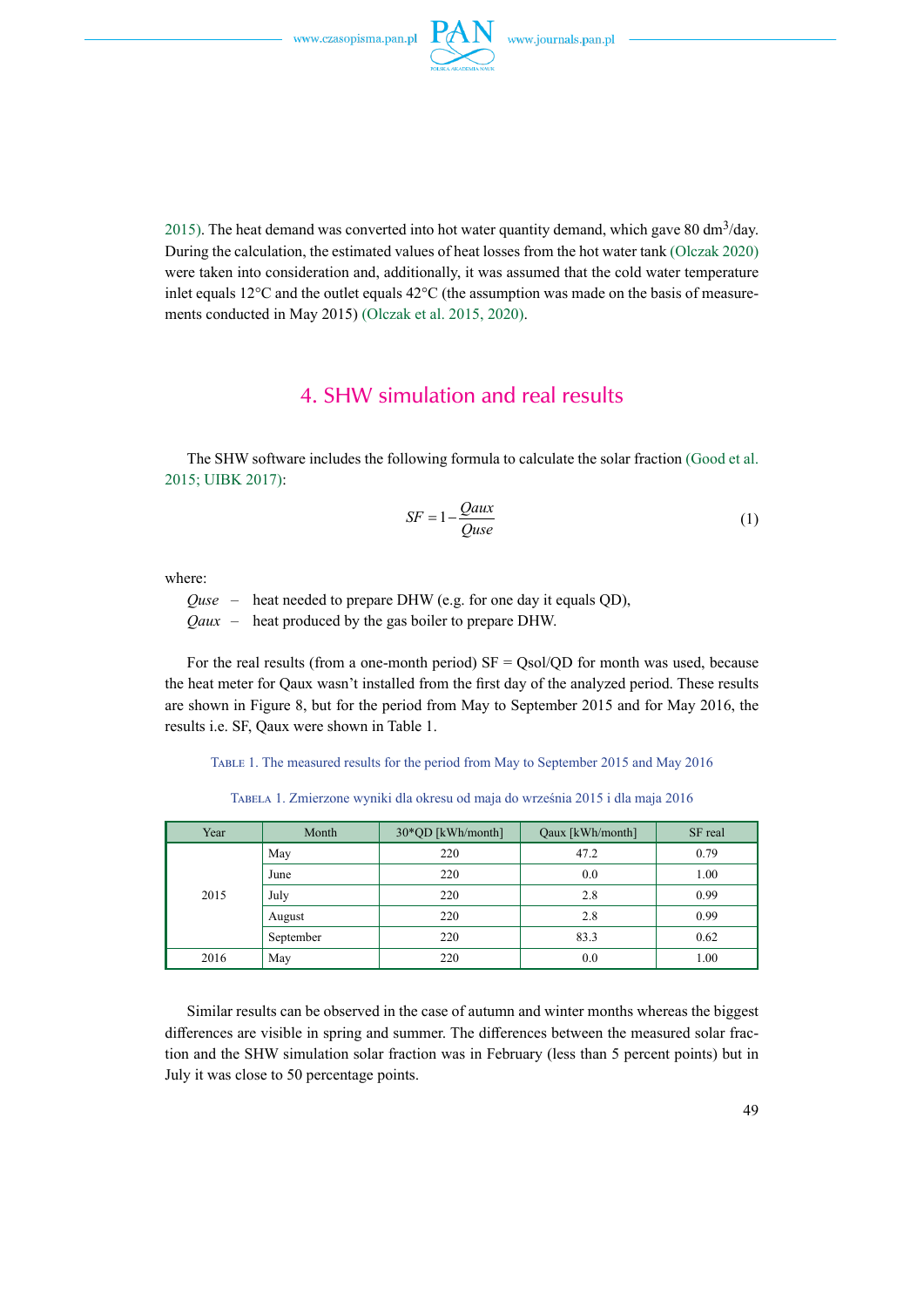





Fig. 8. The Comparison between the real results and the SHW simulation Source: own study

Rys. 8. Porównanie pomiędzy rzeczywistymi wynikami a pochodzącymi z symulacji SHW

The reasons for such a situation are:

- $\triangleq$  it is impossible to measure the exact amount of hot water used by all inhabitants of the house, and also it is difficult to check the exact time when hot water is used and enter this combined data into the program,
- ) heat demand for hot water preparation in the analyzed building is correlated with radiation because it is located in the countryside and thus, household chores and gardening works are frequent,
- $\triangleq$  data about the insolation taken into consideration in the SHW sfotware results from a typical reference year (counted on the basis of the weather station data collected for many years). The real results, on the other hand, come from a selected two-year period,
- $\triangle$  the direct sequence of days with low insolation is also important, as the lack of relatively high insolation for several days ( $> 4 \text{ kWh/m}^2$ /day) requires the use of a different heat source. The length of this period (days with a relatively small amount of daily insolation) combined with the amount of the DHW heat demand determines the size of the hot water tank as well as the solar fraction.

Solar heat gains shown in Figure 9 are the main outcome of insolation and other external and internal conditions. May and September were only presented because of relatively big differences between the SHW simulation results and the real results shown in Figure 8.

It was observed that apart from a few days in May 2015 (22–27) the break in the heat supply coming from the solar system did not last longer than 2 days.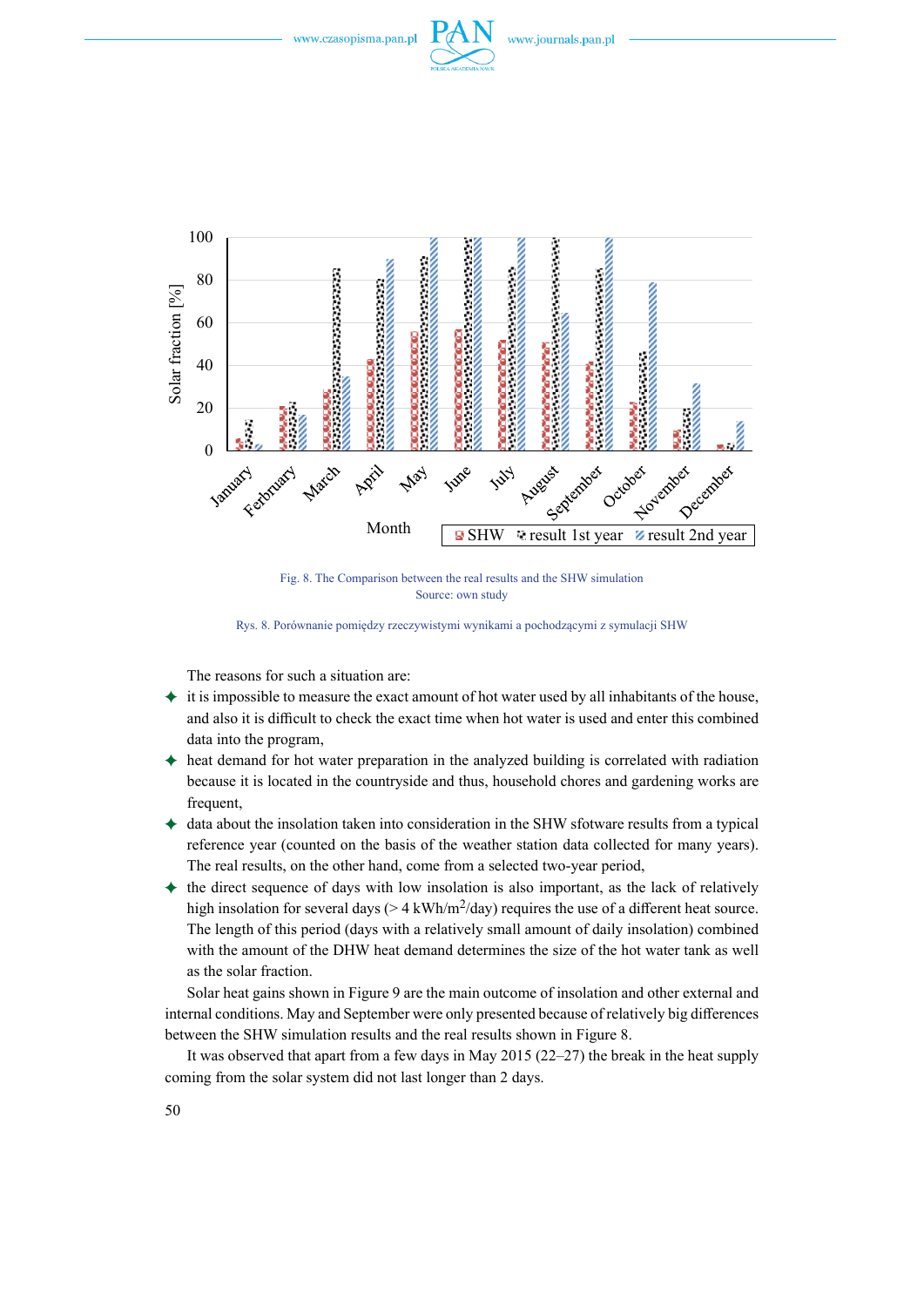



Fig. 9. Energy measured for the solar system for a chosen time period Source: own study

Rys. 9. Energia zmierzona w systemie solarnym dla wybranych okresów

## **Conclusions**

The real results measured (solar fraction, solar heat gains) in the flat-plate collector installation in the detached house in Lesser Poland were higher than in simulations cases (GetSolar and SHW).

Averaging the values taken into account in the calculations in the simulation program is insufficient for calculating the solar energy produced and used in solar/DHW installation, because the range of results such as the solar fraction in several months (mainly when the produced solar heat was the higher) differed close to 50 percentage points. Additionally, results from SHW simulation indicate that the size of flat-plate collectors could be higher but in real cases this was not confirmed. The real Solar fraction of almost 100% during spring and summer period could not be improved by increasing the flat-plate collectors size.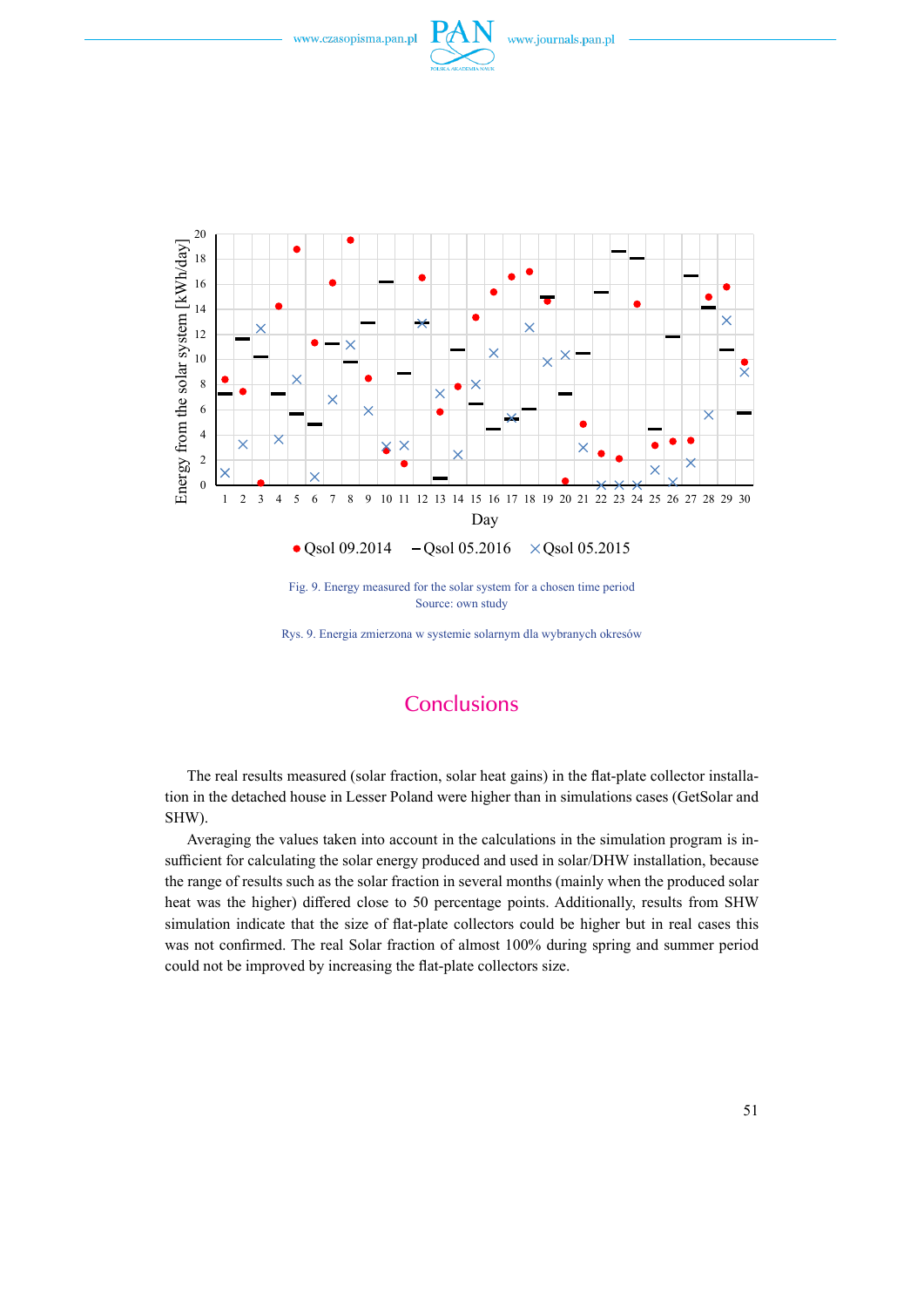

#### **Literature**

Biawar 2012. *BIAWAR solar set installation manufacturer's offer.* Cracow, p. 4.

- Calise et al. 2019 Calise, F., Figaj, R.D. and Vanoli, L. 2019. Energy performance of a low-cost PhotoVoltaic/Thermal (PVT) collector with and without thermal insulation. *IOP Conference Series: Earth and Environmental Science* 214, p. 012116.
- Canales et al. 2020 Canales, F.A., Jadwiszczak, P., Jurasz, J., Wdowikowski, M., Ciapała, B. and Kaźmierczak, B. 2020. The impact of long-term changes in air temperature on renewable energy in Poland. *Science of the Total Environment* 729, p. 138965.
- EPLAB 2015. *Black & White Pyranometer.* [Online] http://www.eppleylab.com/wp-content/uploads/pdf/ EPPLEY160919-8-48-Diffuse.pdf [Accessed: 2020-01-05].
- ETU 2020. *GetSolar 9.0.* [Online] https://www.etu-software.com/M/SOFTWARE/Renewables-Simulation/GetSolar-Professional/Seite.html,154166,96653 [Accessed: 2020-08-20].
- Figaj et al. 2020 Figaj, R., Żołądek, M. and Goryl, W. 2020. Dynamic Simulation and Energy Economic Analysis of a Household Hybrid Ground-Solar-Wind System Using TRNSYS Software. *Energies* 13(14), p. 3523.
- Good et al. 2015 Good, C., ANDRESEN, I. and HESTNES, A.G. 2015. Solar energy for net zero energy buildings – A comparison between solar thermal, PV and photovoltaic–thermal (PV/T) systems. *Solar Energy* 122, pp. 986–996.
- HARTMANN et al. 2011 HARTMANN, N., GLUECK, C. and SCHMIDT, F.P. 2011. Solar cooling for small office buildings: Comparison of solar thermal and photovoltaic options for two different European climates. *Renewable Energy* 36(5), pp. 1329–1338.
- Hevelius wunder n.d. [Online] http://www.biawar.com.pl/systemy-solarne/hevelius-wunder-kolektory-plaskie/hevelius-cls-3-bz [Accessed: 2020-08-20].
- Hsieh et al. 2017 Hsieh, S., Omu, A. and Orehounig, K. 2017. Comparison of solar thermal systems with storage: From building to neighbourhood scale. *Energy and Buildings* 152, pp. 359–372.
- Instalreporter 2020. PLUM Ecosol 200 Regulatory. [Online] https://instalreporter.pl/produkty/regulator-ecosol-200/ [Accessed: 2020-08-20].
- Intergaz 2020. *BK-G4.* [Online] https://www.intergaz.eu/produkty/gazomierze/miechowe/bk-g4m/ [Accessed: 2020-08-20].
- JELEŃSKI et al. 2020 JELEŃSKI, T., DENDYS, M., TOMASZEWSKA, B. and PAJĄK, L. 2020. The Potential of RES in the Reduction of Air Pollution: The SWOT Analysis of Smart Energy Management Solutions for Krakow Functional Area (KrOF). *Energies* 13(7), p. 1754.
- Kryzia et al. 2020 Kryzia, D., Kuta, M., Matuszewska, D. and Olczak, P. 2020. Analysis of the potential for gas micro-cogeneration development in Poland using the Monte Carlo method. *Energies* 13(12), p. 3140.
- Kryzia, D. and Pepłowska, M. 2019. The impact of measures aimed at reducing low-stack emission in Poland on the energy efficiency and household emission of pollutants. *Polityka Energetyczna – Energy Policy Journal* 22(2), pp. 121–132.
- KUTA et al. 2016 KUTA, M., MATUSZEWSKA, D. and WÓJCIK, T.M. 2016. The role of phase change materials for the sustainable energy. *E3S Web of Conferences* 10, p. 00068.
- MATUSZEWSKA et al. 2017 MATUSZEWSKA, D., KUTA, M. and Górski, J. 2017. Cogeneration Development and prospect in Polish energy sector. *E3S Web of Conferences* 14, p. 01021.
- Metbox 2020. *Danfoss Calstreem EEM-C*. [Online] http://metbox.com/en/we\_connect/Danfoss-Calstreem -EEM-C [Accessed: 2020-08-20].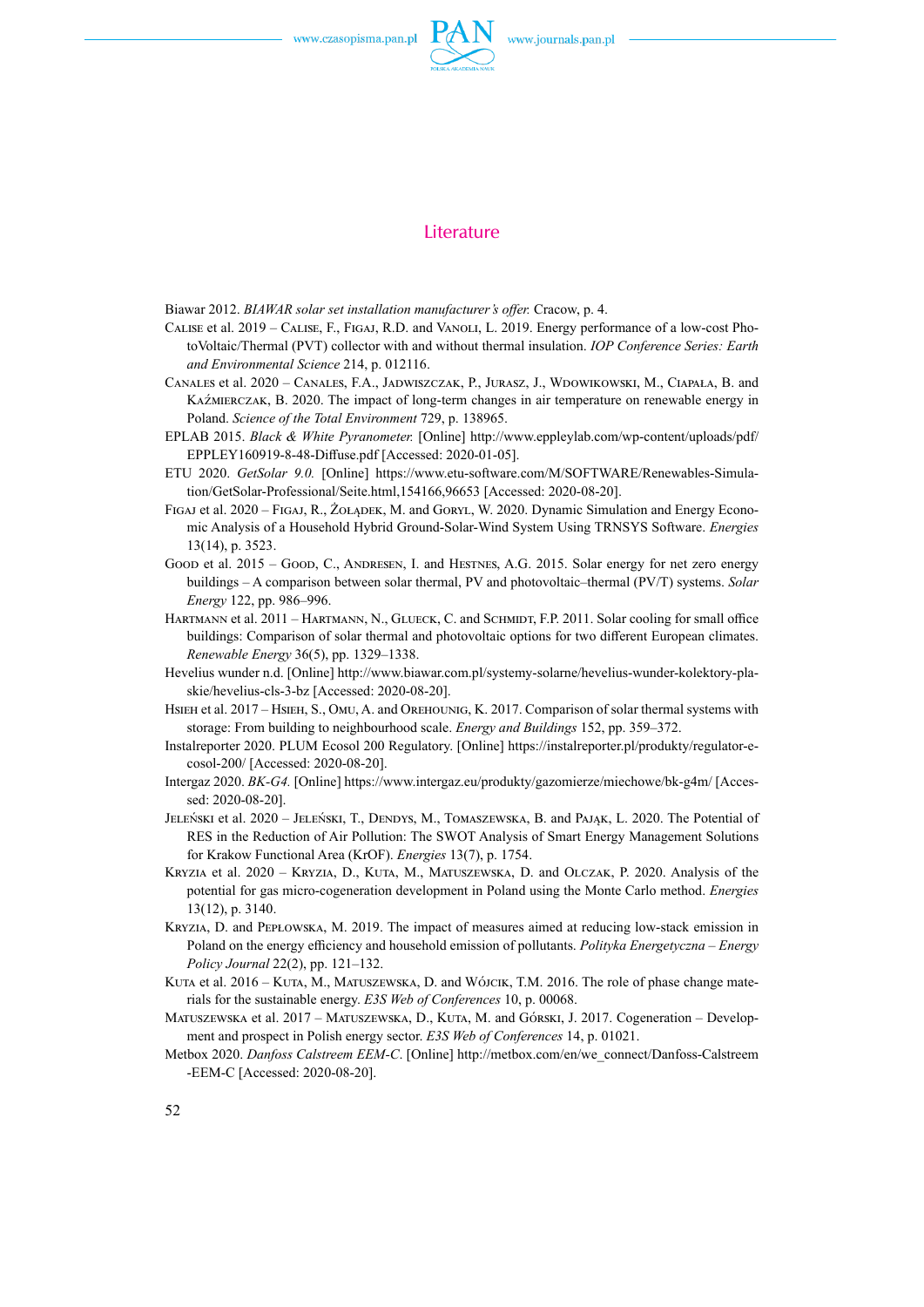

- Ministry of Development 2019. Typical Reference Year, *Ministry of Development*. [Online] https://www. gov.pl/web/fundusze-regiony/dane-do-obliczen-energetycznych-budynkow [Accessed: 2019-12- 18].
- Olczak, P. 2020. The influence of excessive solar heat gains on heat loss in the hot water tank case study. *Polityka Energetyczna – Energy Policy Journal* 23(2), pp. 91–104.
- OLCZAK et al. 2015 OLCZAK, P., ZABAGŁO, J., KANDEFER, S. and DZIEDZIC, J. 2015. Influence of Solar Installation with Flat-Plate Collectors in a Detached House on Pollutants Emission and Waste Stream. *Between Evolution and Revolution – in Search of an Energy Strategy*, WAT, Poznań, pp. 739–752.
- Olczak et al. 2018 Olczak, P., Kryzia, D., Augustyn, A. and Olek, M. 2018. The economic profitability of the changing size of solar collectors surface in the case study of the household domestic hot water installation. *Zeszyty Naukowe Instytutu Gospodarki Surowcami Mineralnymi i Energią Polskiej Akademii Nauk* 102, pp. 77–90.
- Olczak et al. 2020 Olczak, P., Matuszewska, D. and Zabagło, J. 2020. The Comparison of Solar Energy Gaining Effectiveness between Flat Plate Collectors and Evacuated Tube Collectors with Heat Pipe: Case Study. *Energies* 13(7), p. 1829.
- Olczak, P. and Zabagło, J. 2015. The Efficiency of the Solar System With Heat Pipe Collectors in Apartment Building. *District Heating, Heating, Ventilation* 11(46), p. 427.
- PAJĄK et al. 2020 PAJĄK, L., TOMASZEWSKA, B., BUJAKOWSKI, W., BIELEC, B. and DENDYS, M. 2020. Review of the Low-Enthalpy Lower Cretaceous Geothermal Energy Resources in Poland as an Environmentally Friendly Source of Heat for Urban District Heating Systems. *Energies* 13(6), p. 1302.
- PROVA 2020. PROVA 800 Multi-Input Thermometer/Datalogger, *PROVA*. [Online] www.prova.com.tw/ product\_detail.asp?seq=23 [Accessed: 2020-05-18].
- Sacharczuk, J. and Taler, D. 2019. Numerical and experimental study on the thermal performance of the concrete accumulator for solar heating systems *Energy* 170, pp. 967–977.
- UIBK 2017. SHW Simulation Software for Thermal Solar Systems. *Universitat Innsbruck*. [Online] https://www.uibk.ac.at/bauphysik/forschung/shw.html.en [Accessed: 2020-08-20].

Weiss, W. and Spörk‐Dür, M. 2018. *Global Market Development and Trends in 2018*. Gleisdorf, Austria. www.mdpi.com/1996-1073/13/14/3523.

#### Piotr OLCZAK

## Porównanie uzysków ciepła z instalacji solarnej z symulacją – studium przypadku

#### Streszczenie

W Polsce obserwuje się wzrost liczby kolektorów słonecznych w zastosowaniach domowych. Dla opłacalności ekonomicznej i ekologicznej ważne jest właściwe zaprojektowanie instalacji solarnej. W celu ustalenia wielkości instalacji słonecznych stosuje się oprogramowanie do obliczania przyszłych zysków ciepła słonecznego. Program SHW jest jednym z przykładów takiego oprogramowania.